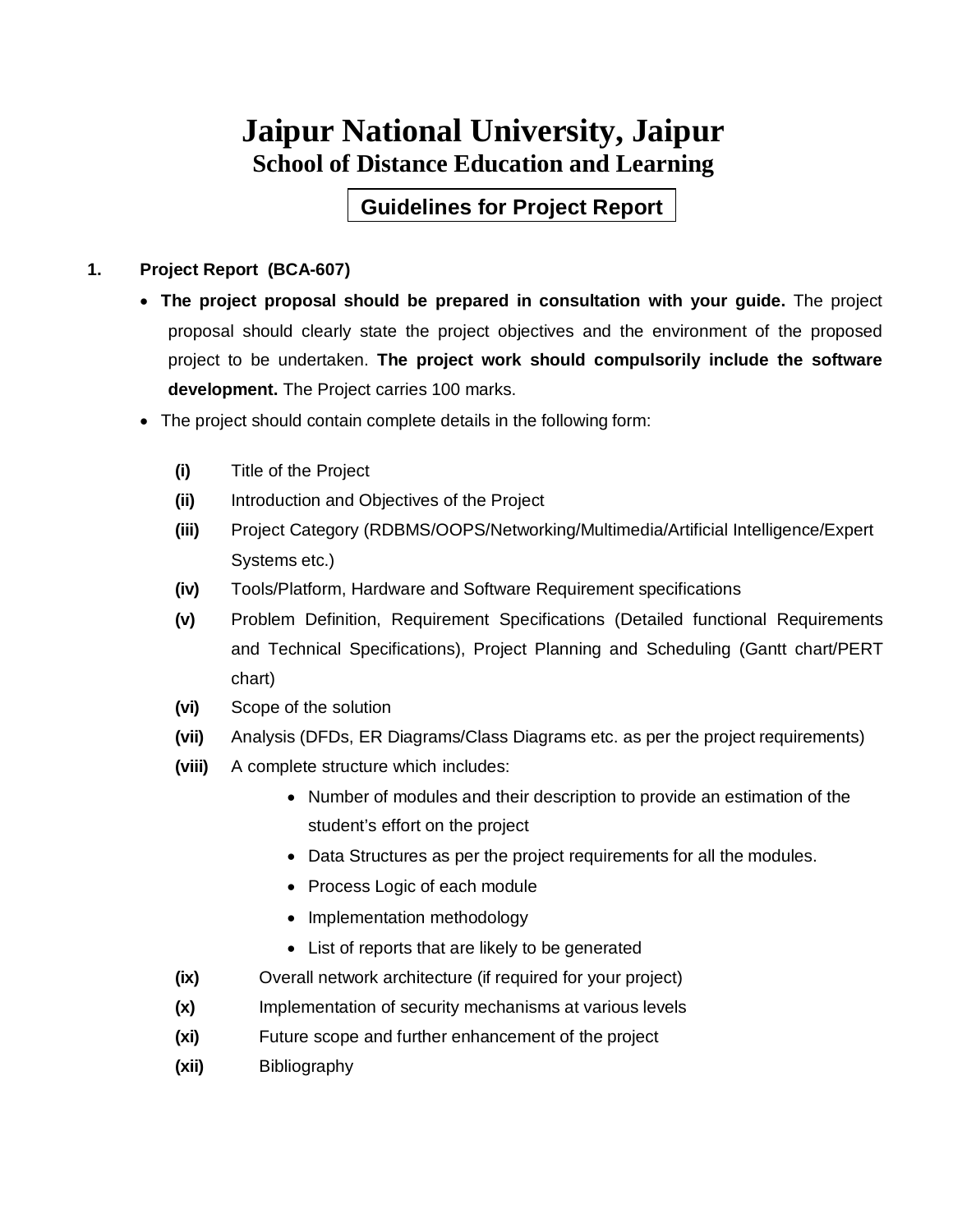- 2. Project completed in all aspects with necessary enclosures should be submitted to the university.
- 3. A **photocopy of the complete Project** should be retained by the student for future reference.
- 4. The project is a part of your final semester curriculum. Students are eligible to submit the project proposals after Second year BCA.
- **5.** In case the students require any project trainee letter from the University for doing a project in any organization / software company, they can get a **"Project Trainee letter"**
- *6. Please ensure that at any given point of time, a guide should not provide guidance for more than 5 BCA students of JNU-Jaipur.*
- **7. Violation of the project guidelines will lead to the rejection of the project at any stage.**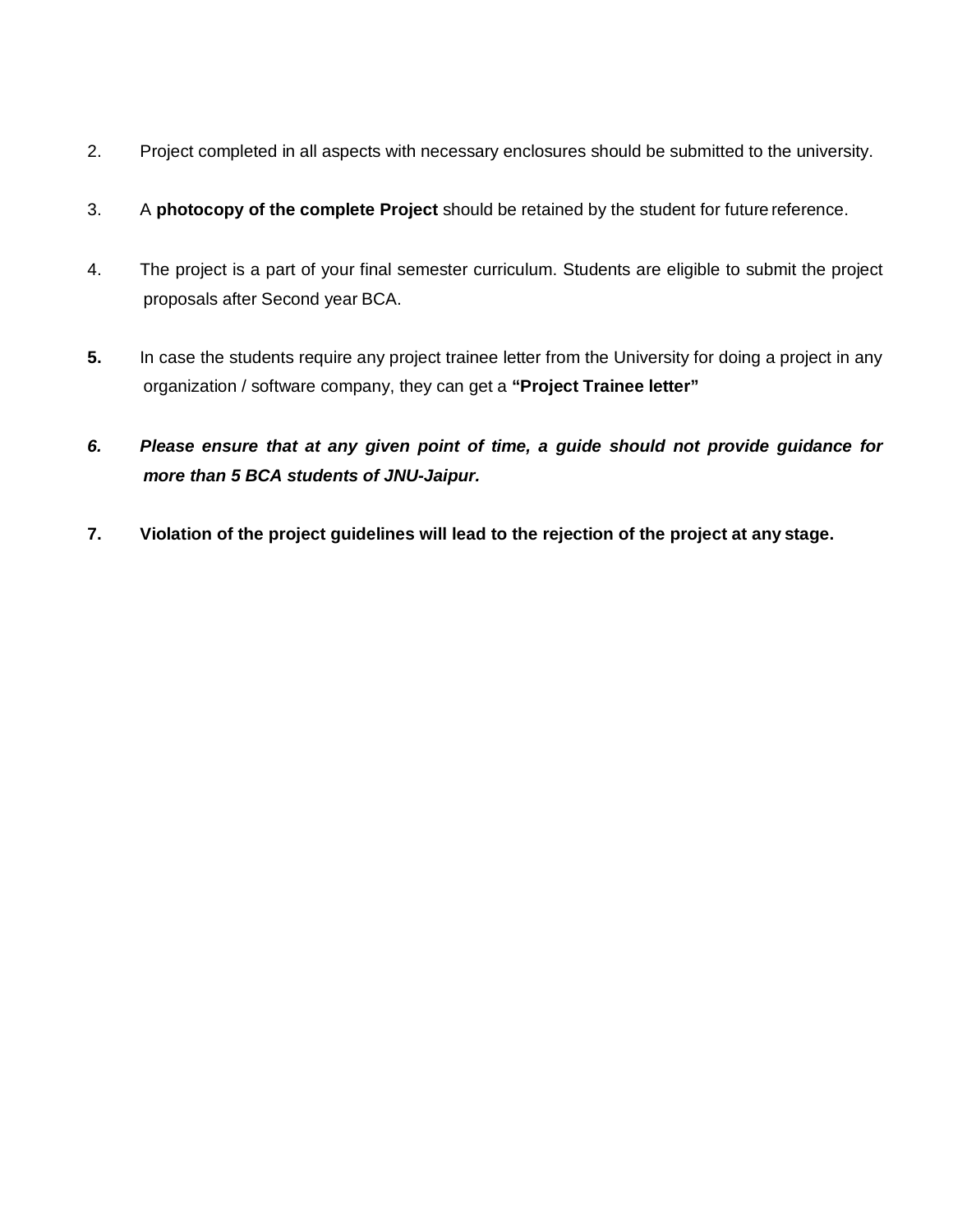## **Project Report**

#### **1. Project Report :**

The project report **should** contain the following:

- i) Certificate of Originality
- ii) A CD consisting of the executable file(s) of the complete project should be attached on the last page of the project report. In no case, it should be sent separately.
- 2. The **project** may be about 70 to 80 pages (excluding coding). The project documentation details should not be too generic in nature. Appropriate project report documentation should be done, like, **how you have done the analysis, design, coding, use of testing techniques / strategies, etc.,** *in respect of your project***.** To be more specific, whatever the theory in respect of these topics is available in the reference books should be avoided as far as possible. **The project documentation should be in respect of your project only.** The project documentation should include the topics given below. Each component shown below carries certain weightage in the project report evaluation.
	- $\triangleright$  Table of Contents / Index with page numbering
	- $\triangleright$  Introduction / Objectives
	- $\triangleright$  System Analysis
		- **Project Planning**
		- Project Scheduling
		- **Software requirement specifications (SRS)**
		- **Software Engineering Paradigm applied**
		- Data model, Control Flow diagrams, state Diagrams/Sequence diagrams
	- ▶ System Design
		- **Nodularization details**
		- **Data integrity and constraints**
		- **Database design/Procedural Design/Object Oriented Design**
		- **User Interface Design**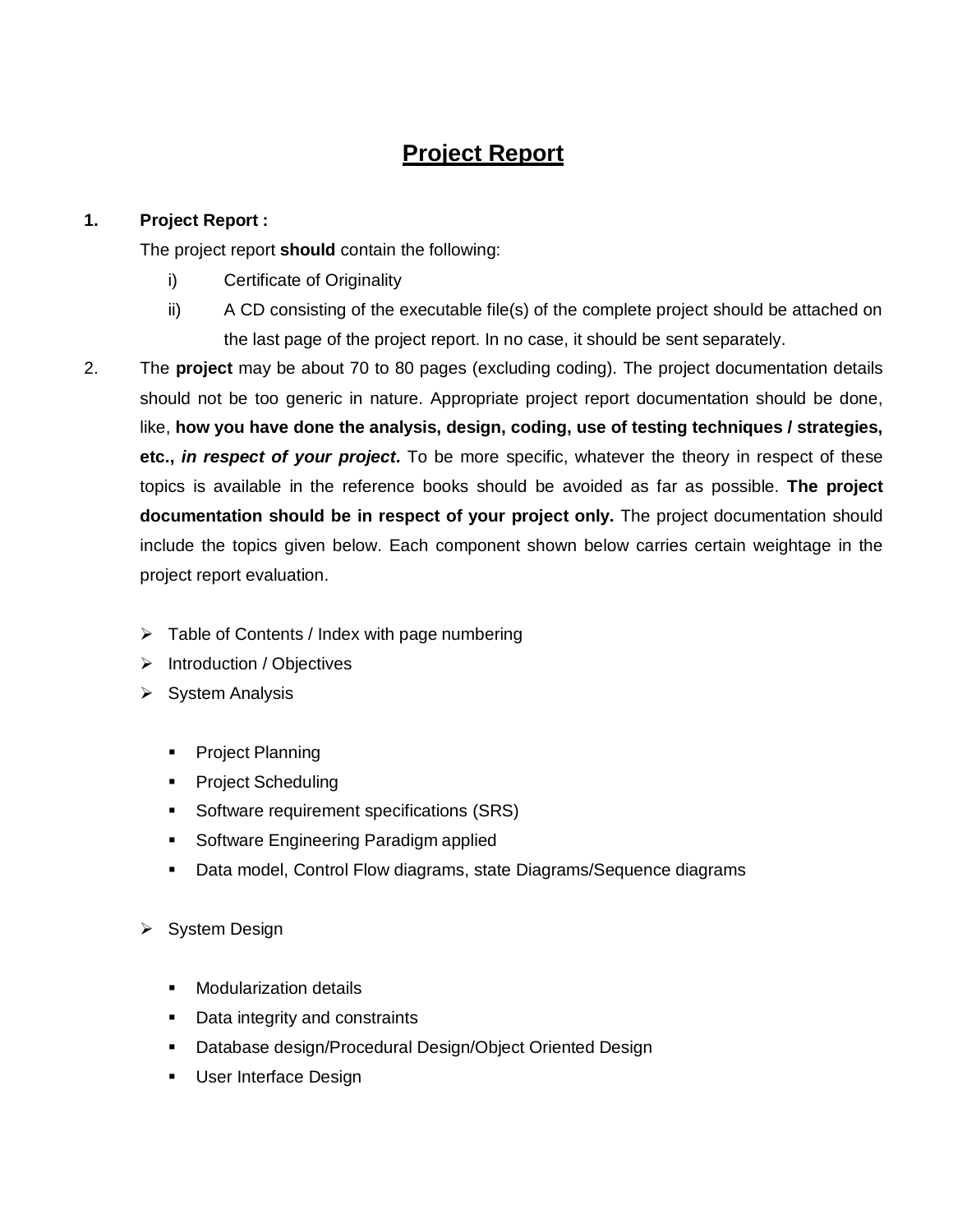#### $\triangleright$  Coding

- **Complete Project Coding**
- Comments and Description
- **Standardization of the coding/Code Efficiency**
- **Error handling**
- Parameters calling/passing
- **Validation checks**
- $\triangleright$  Testing
	- Testing techniques and Testing strategies used *along with the test case designs* and test report.
	- Debugging and Code improvement
- $\triangleright$  System Security measures (Implementation of security for the project developed)
	- Database/data security
	- Creation of User profiles and access rights
- $\triangleright$  Cost Estimation of the Project
- $\triangleright$  Reports (sample layouts should be placed)
- PERT Chart, Gantt Chart
- $\triangleright$  Future scope and further enhancement of the Project
- $\triangleright$  Bibliography
- $\triangleright$  Appendices (if any)
- Glossary.

#### **Attach a copy of the CD containing the executable file(s) of the complete project.**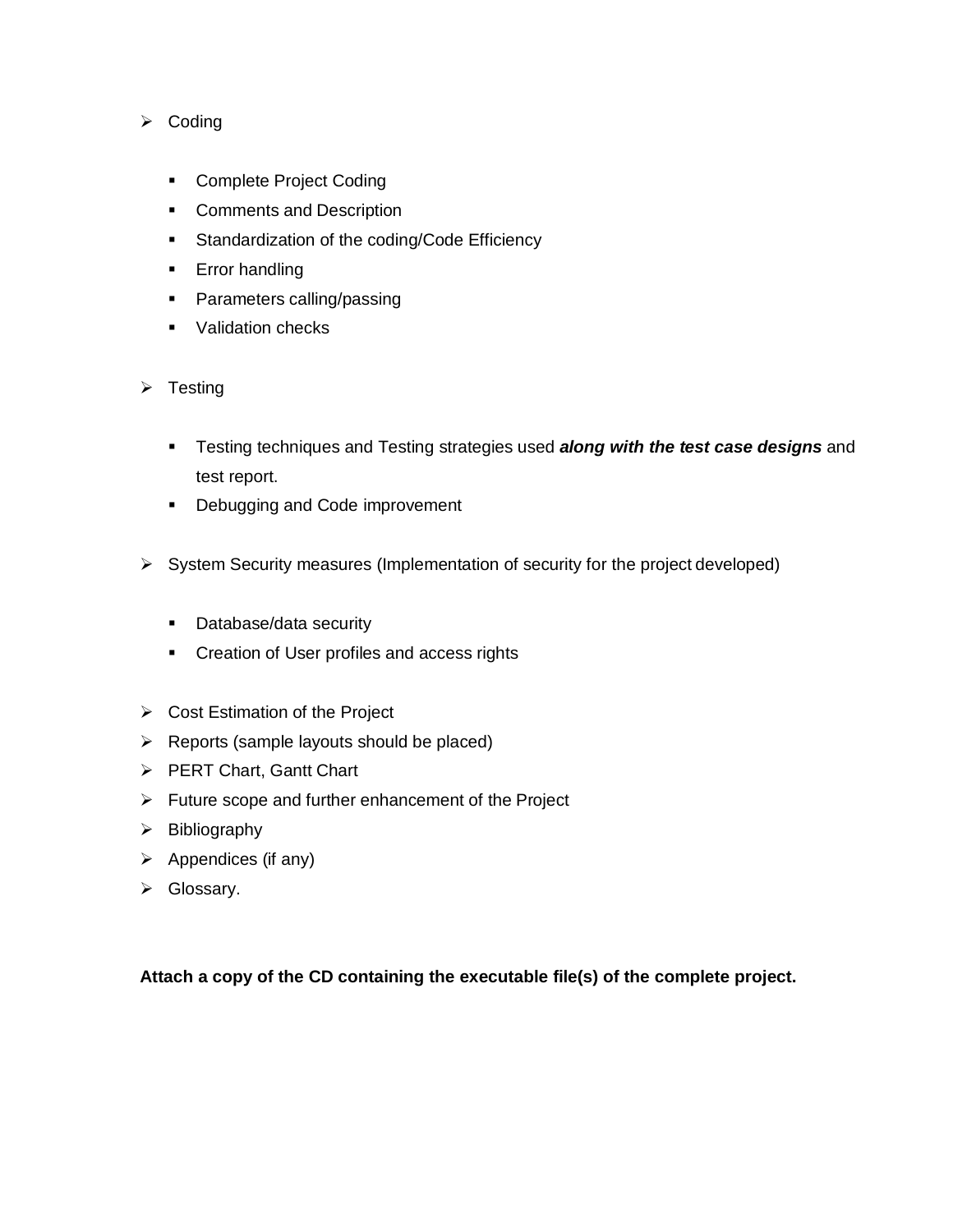- 3. The project report should normally be printed with 1.5 line spacing on A4 paper (one side only). All the pages, tables and figures must be numbered. Tables and figures should contain titles.
- 4. Throughout the project report, the title of the project should be the same as per the synopsis. Signature of the Project Guide in the Certificate of Originality should match with the signature in the Project Proposal Performa also.
- 5. **Only one copy of the original project report** in the bound form along with the CD (containing the executable file(s) of the project should be enclosed in the last page) is to be submitted at the University. One photocopy of the same Project Report and the CD containing the executable file(s) must be retained by the student, which should be produced before the examiner at the time of viva-voce.
- **6.** A photocopy of the project report is **not acceptable** for submission. Kindly mention on the top of the envelope **BCA PROJECT REPORT (BCA-607)**
- 7. Title of the project should be kept the same throughout the project.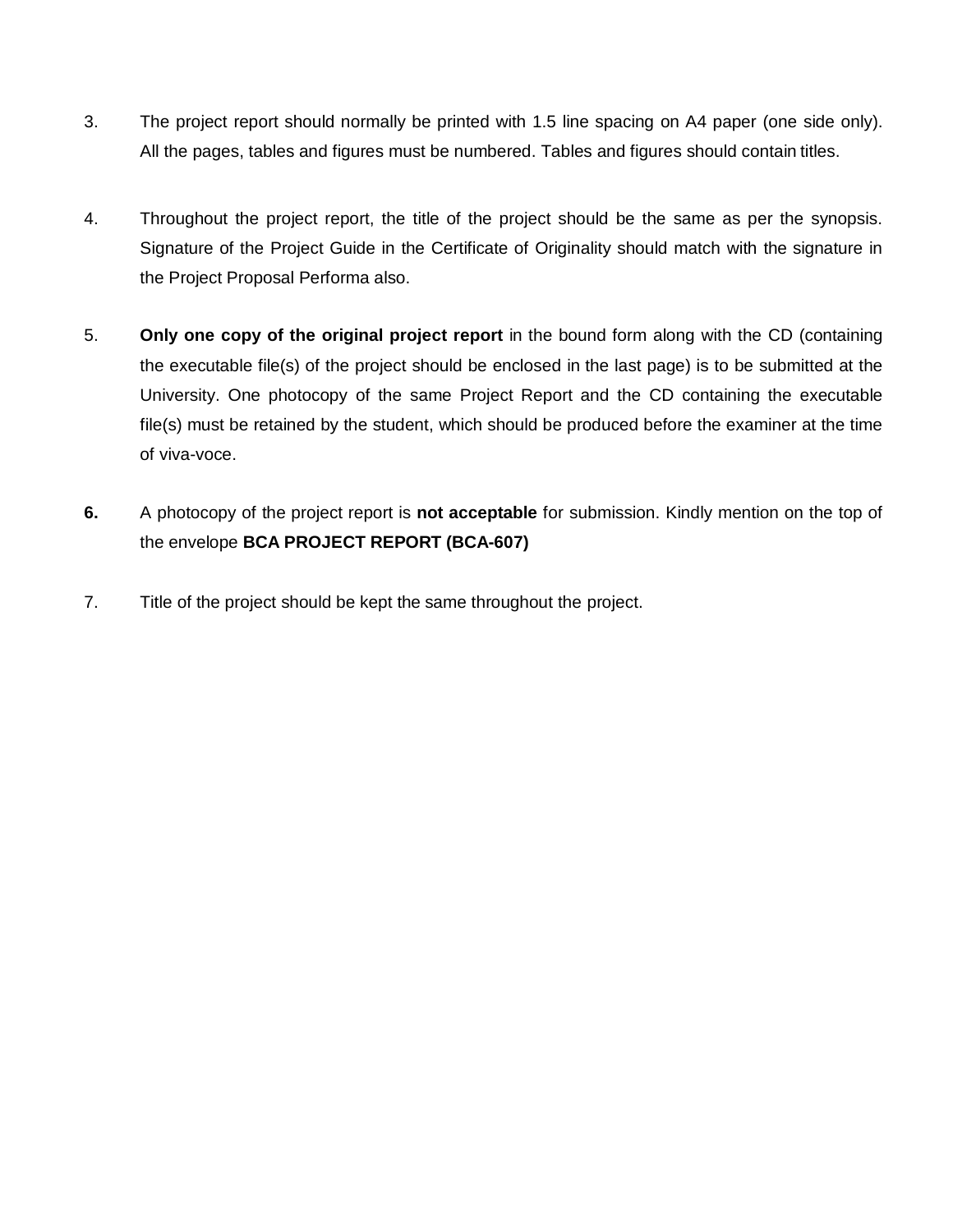#### **Project Evaluation**

The Project Report is evaluated for 100 marks. In project (BCA-607) a student must secure **50% marks to pass the examination**

#### **Unfair means**

Projects copied from other students will be considered to have used unfair means. If two projects are found identical, zero marks will be awarded to both of them. In such a case the projects will have to be resubmitted on new topic**.**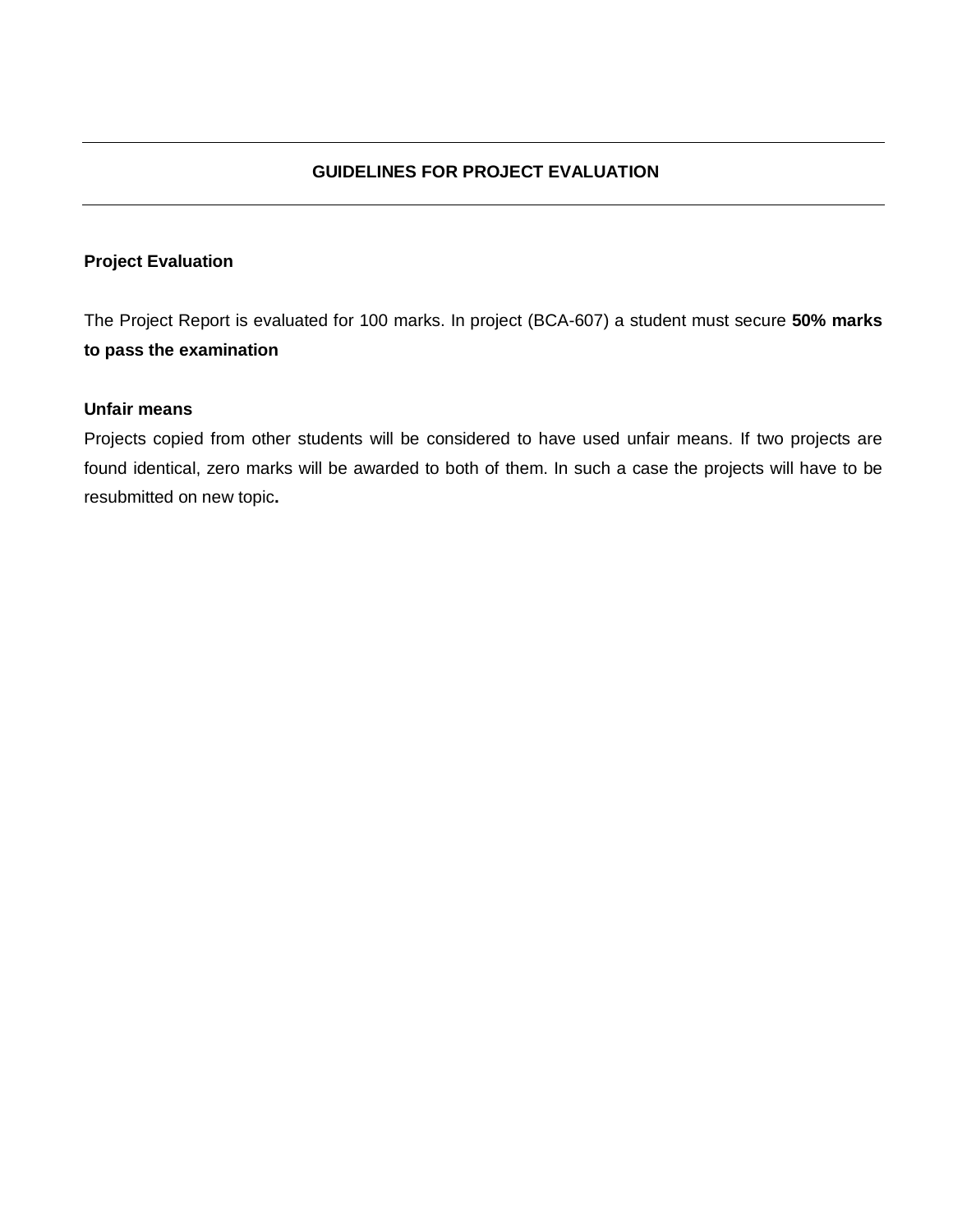### **CERTIFICATE OF ORIGINALITY**

This is to certify that the project report entitled

\_ \_

\_ \_

submitted to **Jaipur National University, Jaipur** in partial fulfillment of the requirement for the award of the degree of **BACHELOR OF COMPUTER APPLICATIONS (BCA)**, is an authentic and original work carried out by Mr. / Ms. \_\_\_\_\_\_\_\_\_\_\_\_\_\_\_\_\_\_\_\_\_\_\_\_\_\_\_ with enrolment number under my supervision and guidance.

The matter embodied in this project is genuine work done by the student and has not been submitted whether to this University or to any other University / Institute for the fulfillment of the requirements of any course of study.

 $\overline{a}$ 

Signature of the Student: Signature of the Guide Signature of the Guide Signature of the Guide

Date: ………………….. Date: ………………….

…………………………. ………………………….

Name and Address Name, Designation and<br>
Of the Student: Address of the Guide: Address of the Guide:

Enrolment No.: \_\_\_\_\_\_\_\_\_\_\_\_\_\_\_